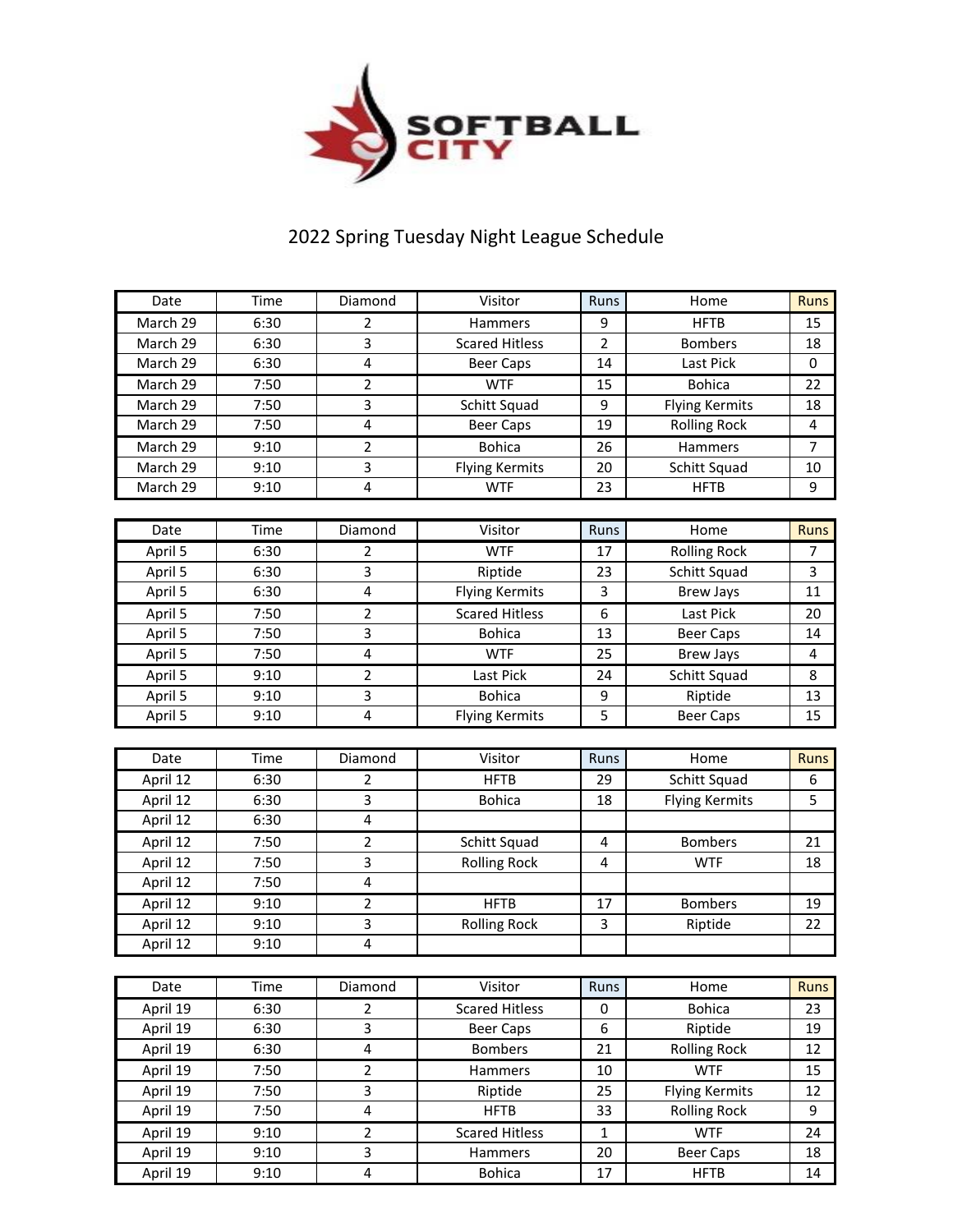

## 2022 Spring Tuesday Night League Schedule

| Date          | Time | Diamond                 | Visitor               | Runs           | Home                  | <b>Runs</b>    |
|---------------|------|-------------------------|-----------------------|----------------|-----------------------|----------------|
| April 26      | 6:30 | $\overline{2}$          | <b>Flying Kermits</b> | 25             | <b>Scared Hitless</b> | $\overline{7}$ |
| April 26      | 6:30 | 3                       | Hammers               | 21             | Schitt Squad          | 10             |
| April 26      | 6:30 | 4                       | <b>Bombers</b>        | 15             | <b>Brew Jays</b>      | 13             |
| April 26      | 7:50 | $\mathbf 2$             | <b>Brew Jays</b>      | 14             | <b>Beer Caps</b>      | 17             |
| April 26      | 7:50 | 3                       | Riptide               | 24             | <b>WTF</b>            | 13             |
| April 26      | 7:50 | $\overline{\mathbf{4}}$ | Last Pick             | 16             | <b>Bombers</b>        | 17             |
| April 26      | 9:10 | $\overline{2}$          | <b>Flying Kermits</b> | 8              | Hammers               | 19             |
| April 26      | 9:10 | 3                       | Riptide               | 18             | Last Pick             | $\overline{2}$ |
| April 26      | 9:10 | 4                       | <b>Scared Hitless</b> | 0              | <b>Beer Caps</b>      | 22             |
|               |      |                         |                       |                |                       |                |
| Date          | Time | Diamond                 | Visitor               | Runs           | Home                  | <b>Runs</b>    |
| May 3         | 6:30 | $\overline{2}$          | <b>Bohica</b>         | 21             | <b>HFTB</b>           | 2              |
| May 3         | 6:30 | 3                       | <b>WTF</b>            | 19             | Last Pick             | 4              |
| May 3         | 6:30 | 4                       | Riptide               | 20             | <b>Brew Jays</b>      | 11             |
| May 3         | 7:50 | $\overline{2}$          | Schitt Squad          | 5              | <b>Bohica</b>         | 18             |
| May 3         | 7:50 | 3                       | <b>Bombers</b>        | 14             | Last Pick             | 9              |
| May 3         | 7:50 | $\overline{4}$          | <b>Beer Caps</b>      | 16             | <b>HFTB</b>           | $\mathbf 0$    |
| May 3         | 9:10 | $\overline{2}$          | Schitt Squad          | 12             | Last Pick             | 19             |
| May 3         | 9:10 | 3                       | <b>Brew Jays</b>      | 3              | Hammers               | 17             |
| May 3         | 9:10 | 4                       | <b>Bombers</b>        | 8              | Riptide               | 20             |
|               |      |                         |                       |                |                       |                |
| Date          | Time | Diamond                 | Visitor               | Runs           | Home                  | <b>Runs</b>    |
| May 10        | 6:30 | $\overline{2}$          | <b>Bombers</b>        | $\overline{2}$ | Hammers               | 14             |
| May 10        | 6:30 | 3                       | <b>Rolling Rock</b>   | 8              | <b>Brew Jays</b>      | 15             |
| May 10        | 6:30 | 4                       | <b>HFTB</b>           | 24             | <b>Scared Hitless</b> | 12             |
| May 10        | 7:50 | $\mathbf 2$             | <b>WTF</b>            | 9              | <b>Beer Caps</b>      | 10             |
| <b>May 10</b> | 7:50 | 3                       | Last Pick             | 24             | <b>Flying Kermits</b> | 6              |
| <b>May 10</b> | 7:50 | $\overline{\mathbf{4}}$ | <b>Bombers</b>        | 13             | <b>Bohica</b>         | 14             |
| May $10$      | 9:10 | $\overline{2}$          | Hammers               | 28             | <b>Scared Hitless</b> | 0              |
| <b>May 10</b> | 9:10 | 3                       | <b>Rolling Rock</b>   | 12             | <b>Flying Kermits</b> | 13             |
| <b>May 10</b> | 9:10 | $\overline{\mathbf{4}}$ | Last Pick             | 15             | <b>Bohica</b>         | 15             |
|               |      |                         |                       |                |                       |                |
| Date          | Time | Diamond                 | Visitor               | Runs           | Home                  | Runs           |
| May 17        | 6:30 | 2                       | Last Pick             | 8              | Hammers               | 11             |
| May 17        | 6:30 | 3                       | <b>HFTB</b>           | 21             | <b>Brew Jays</b>      | 4              |
| May 17        | 6:30 | 4                       | Schitt Squad          | 6              | <b>Beer Caps</b>      | 17             |
| May 17        | 7:50 | $\overline{2}$          | Hammers               | 23             | <b>Rolling Rock</b>   | 10             |
| May 17        | 7:50 | 3                       | <b>Scared Hitless</b> | 0              | Riptide               | 18             |
| May 17        | 7:50 | $\overline{\mathbf{4}}$ | <b>WTF</b>            | 9              | <b>Bombers</b>        | 19             |
| May 17        | 9:10 | $\overline{2}$          | <b>Rolling Rock</b>   | 20             | Schitt Squad          | 10             |
| May 17        | 9:10 | 3                       | <b>HFTB</b>           | $\overline{2}$ | Riptide               | 16             |
| May 17        | 9:10 | 4                       | <b>Beer Caps</b>      | 27             | <b>Scared Hitless</b> | 5              |